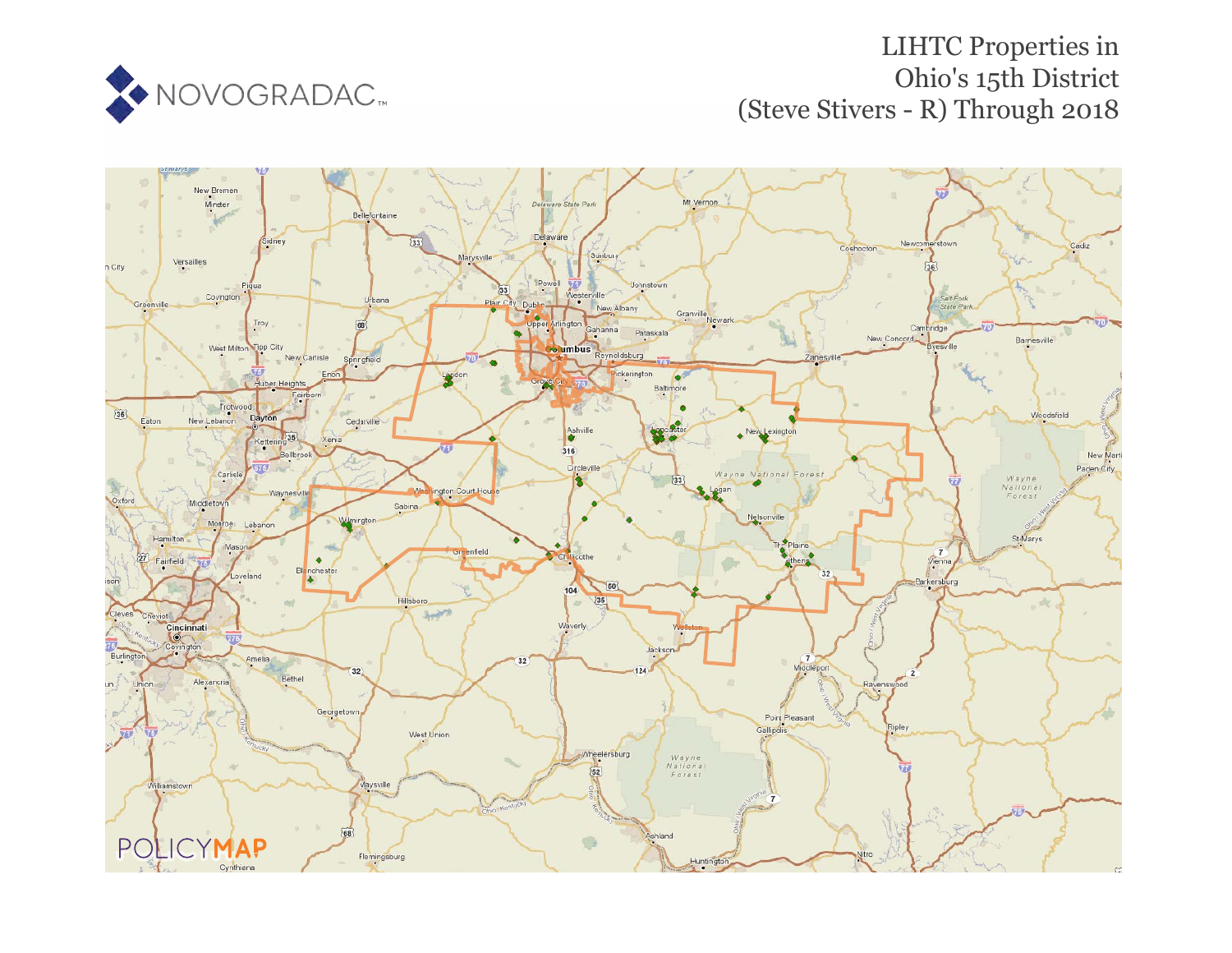| <b>Project Name</b>                         | <b>Address</b>                                                       | <b>City</b>                    | <b>State</b> | <b>Zip Code</b> | <b>Nonprofit</b><br><b>Sponsor</b> | <b>Allocation</b><br>Year | <b>Annual</b><br><b>Allocated</b><br><b>Amount</b> | <b>Year PIS</b> | <b>Construction Type</b> | <b>Total</b><br><b>Units</b> | Low<br><b>Income</b><br><b>Units</b> | <b>Rent or</b><br><b>Income</b><br><b>Ceiling</b> | <b>Credit %</b>                             | <b>Tax-Exempt</b><br><b>Bond</b> | <b>HUD Multi-Family</b><br>Financing/<br><b>Rental Assistance</b> |
|---------------------------------------------|----------------------------------------------------------------------|--------------------------------|--------------|-----------------|------------------------------------|---------------------------|----------------------------------------------------|-----------------|--------------------------|------------------------------|--------------------------------------|---------------------------------------------------|---------------------------------------------|----------------------------------|-------------------------------------------------------------------|
| <b>CANAL PLACE</b>                          | 107 S<br><b>COLUMBUS ST</b>                                          | LANCASTER                      | OH           | 43130           | $\mathbf{N}\mathbf{o}$             | 2001                      | \$191,004                                          | 2001            | Acquisition and Rehab 36 |                              | 36                                   | 60% AMGI                                          | 70 % present $\hbox{~No}$<br>value          |                                  |                                                                   |
| VILLAGE GREEN APTS<br>(CROOKSVILLE)         | 1 S STATE ST                                                         | <b>CROOKSVILLE</b>             | OH           | 43731           | Yes                                | 2002                      | \$198,348                                          | 2002            | Acquisition and Rehab 48 |                              | 48                                   | 60% AMGI                                          | <b>Both 30%</b><br>and 70%<br>present value |                                  |                                                                   |
| WELLINGTON VILLAGE 5863 SCIOTO              |                                                                      | <b>HILLIARD</b>                | OH           | 43026           |                                    | 2004                      | \$236,346                                          | 2002            | <b>New Construction</b>  | 112                          | 112                                  | 60% AMGI                                          | $30\,\%$ present $\,$ Yes value             |                                  |                                                                   |
| <b>AMELIA PLACE</b>                         | 402 CLARK ST                                                         | NEW<br><b>STRAITSVILLE</b>     | OH           | 43766           | Yes                                | 2004                      | \$139,745                                          | 2003            | Acquisition and Rehab 26 |                              | 23                                   | 60% AMGI                                          | <b>Both 30%</b><br>and 70%<br>present value | No                               |                                                                   |
| <b>SURREY SQUARE III</b>                    | 291 SURREY LN LONDON                                                 |                                | OH           | 43140           | Yes                                | 2005                      | \$229,349                                          | 2003            | Acquisition and Rehab 45 |                              | 45                                   | 60% AMGI                                          | <b>Both 30%</b><br>and 70%<br>present value | No                               |                                                                   |
| FRANKFORT PLACE                             | 243 MAPLE DR FRANKFORT                                               |                                | OH           | 45628           | Yes                                | 2005                      | \$104,079                                          | 2004            | Acquisition and Rehab 20 |                              | 20                                   | 60% AMGI                                          | <b>Both 30%</b><br>and 70%<br>present value | No                               |                                                                   |
| <b>NEW LEXINGTON</b><br><b>VILLAGE APTS</b> | 400 LINCOLN<br>PARK DR                                               | NEW LEXINGTON OH               |              | 43764           | Yes                                | 2005                      | \$301,278                                          | 2004            | Acquisition and Rehab 50 |                              | 50                                   | 60% AMGI                                          | <b>Both 30%</b><br>and 70%<br>present value | No                               |                                                                   |
| PLEASANTVILLE<br><b>COMMONS</b>             | RD NE                                                                | 3610 RICHLAND PLEASANTVILLE OH |              | 43148           | Yes                                | 2005                      | \$147,240                                          | 2004            | Acquisition and Rehab 32 |                              | 32                                   | 60% AMGI                                          | <b>Both 30%</b><br>and 70%<br>present value | No                               |                                                                   |
| <b>CLINTON COMMONS</b>                      | 136 COMMONS<br>${\rm LN}$                                            | <b>WILMINGTON</b>              | OH           | 45177           | Yes                                | 2006                      | \$386,505                                          | 2005            | New Construction         | 42                           | 42                                   | 60% AMGI                                          | <b>Both 30%</b><br>and 70%<br>present value | No                               |                                                                   |
| <b>CLINTON GLEN</b>                         | 479 THORNE<br>AVE                                                    | <b>WILMINGTON</b>              | OH           | 45177           | Yes                                | 2006                      | \$172,885                                          | 2005            | Acquisition and Rehab 30 |                              | 30                                   | 60% AMGI                                          | <b>Both 30%</b><br>and 70%<br>present value | No                               |                                                                   |
| <b>ALBANY ARMS APTS</b>                     | 5824<br><b>ROSSETTER RD</b>                                          | <b>ALBANY</b>                  | OH           | 45710           | Yes                                | 2007                      | \$210,201                                          | 2006            | Acquisition and Rehab 46 |                              | 46                                   | 60% AMGI                                          | <b>Both 30%</b><br>and 70%<br>present value |                                  |                                                                   |
| <b>KINGSTON MOUND</b><br>MANOR              | 1585<br>$\mbox{\sc ARROWHEAD}\mbox{\sc CT}$ $\mbox{\sc CIRCLEVILLE}$ |                                | OH           | 43113           | Yes                                | 2007                      | \$623,237                                          | 2006            | <b>New Construction</b>  | 47                           | 47                                   | 60% AMGI                                          | <b>Both 30%</b><br>and 70%<br>present value |                                  |                                                                   |
| PINE RIDGE APTS                             | 33520 PINE<br>RIDGE DR                                               | LOGAN                          | OH           | 43138           | Yes                                | 2007                      | \$476,763                                          | 2006            | <b>New Construction</b>  | 72                           | 72                                   | 60% AMGI                                          | <b>Both 30%</b><br>and 70%<br>present value |                                  |                                                                   |

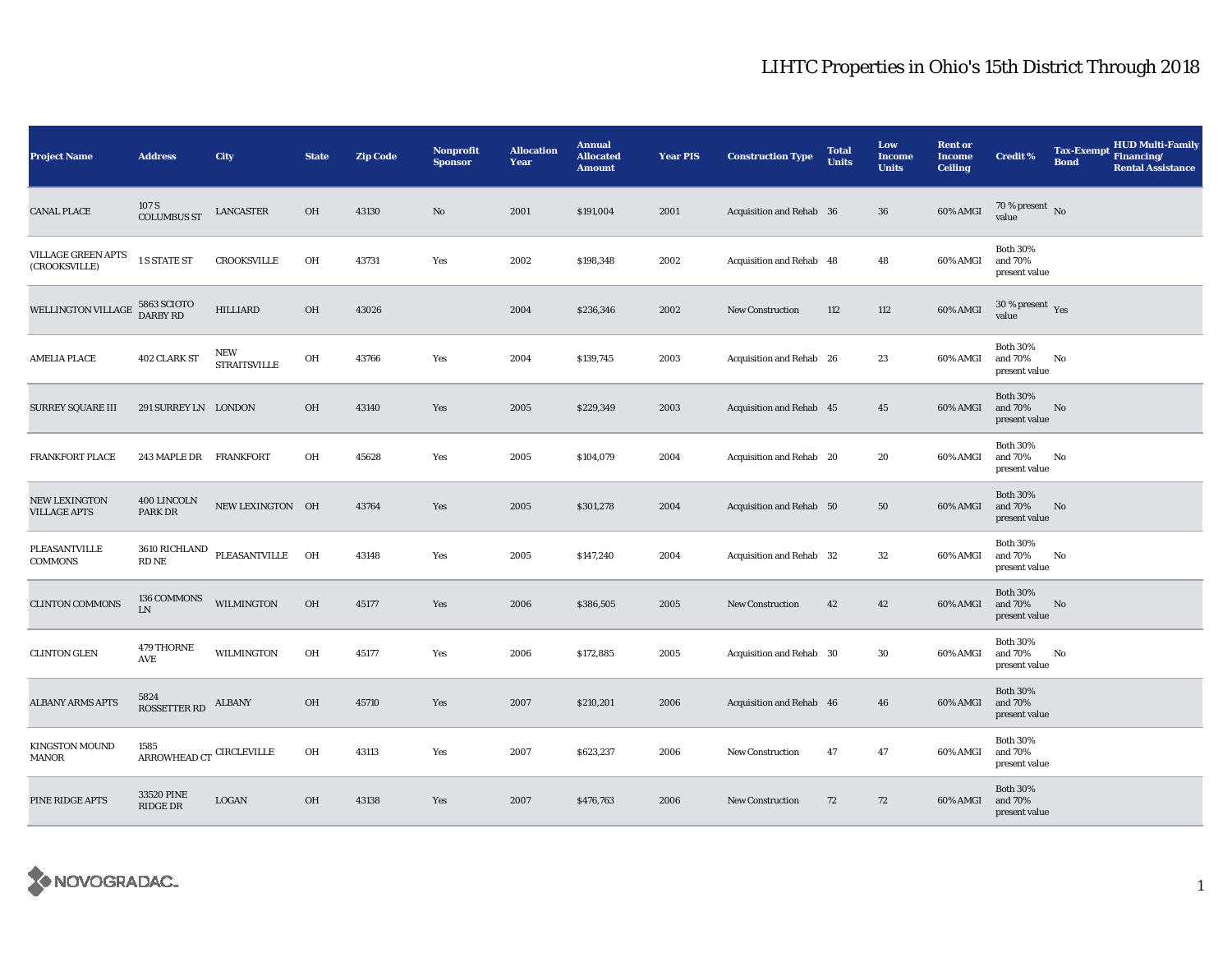| <b>Project Name</b>                                  | <b>Address</b>                   | City                            | <b>State</b>   | <b>Zip Code</b> | <b>Nonprofit</b><br><b>Sponsor</b> | <b>Allocation</b><br>Year | <b>Annual</b><br><b>Allocated</b><br><b>Amount</b> | <b>Year PIS</b> | <b>Construction Type</b> | <b>Total</b><br><b>Units</b> | Low<br><b>Income</b><br><b>Units</b> | <b>Rent or</b><br><b>Income</b><br><b>Ceiling</b> | <b>Credit %</b>                              | <b>Tax-Exempt</b><br><b>Bond</b> | HUD Multi-Family<br>Financing/<br><b>Rental Assistance</b> |
|------------------------------------------------------|----------------------------------|---------------------------------|----------------|-----------------|------------------------------------|---------------------------|----------------------------------------------------|-----------------|--------------------------|------------------------------|--------------------------------------|---------------------------------------------------|----------------------------------------------|----------------------------------|------------------------------------------------------------|
| <b>WINDSOR PLACE</b>                                 | 141 GRACELAND<br>DR              | <b>LANCASTER</b>                | OH             | 43130           | No                                 | 2007                      | \$0                                                | 2006            | Acquisition and Rehab 82 |                              | 82                                   | 60% AMGI                                          | $30$ % present $\,$ No $\,$<br>value         |                                  |                                                            |
| <b>ASHVILLE SENIOR</b><br><b>APTS</b>                | 121 ABBY CT                      | <b>ASHVILLE</b>                 | OH             | 43103           | Yes                                | 2008                      | \$328,095                                          | 2007            | New Construction         | 40                           | 40                                   | 60% AMGI                                          | <b>Both 30%</b><br>and 70%<br>present value  | No                               |                                                            |
| <b>BEAUMONT GREENE</b>                               | 13701 DELLA DR ATHENS            |                                 | OH             | 45701           | No                                 | 2008                      | \$434,039                                          | 2007            | <b>New Construction</b>  | 40                           | 40                                   | 60% AMGI                                          | <b>Both 30%</b><br>and 70%<br>present value  | No                               |                                                            |
| MEADOWVIEW<br>VILLAGE                                | 338 W MAIN ST MT STERLING        |                                 | OH             | 43143           | Yes                                | 2008                      | \$0                                                | 2007            | Acquisition and Rehab 40 |                              | 39                                   | 60% AMGI                                          | <b>Both 30%</b><br>and 70%<br>present value  |                                  |                                                            |
| PERSHING HOUSE                                       | 1549 N<br><b>COLUMBUS ST</b>     | <b>LANCASTER</b>                | OH             | 43130           | Yes                                | 2008                      | \$292,155                                          | 2007            | <b>New Construction</b>  | 40                           | 40                                   | 60% AMGI                                          | <b>Both 30%</b><br>and 70%<br>present value  | No                               |                                                            |
| PLEASANT VIEW                                        |                                  | 114 ACADEMY ST PLEASANTVILLE    | O <sub>H</sub> | 43148           |                                    | 2009                      | \$12,104                                           | 2008            | Acquisition and Rehab 30 |                              | 30                                   | 60% AMGI                                          | <b>Both 30%</b><br>and 70%<br>present value  |                                  |                                                            |
| <b>CLINTON COMMONS II</b>                            | 202 JEANIE<br>WILSON WAY         | <b>WILMINGTON</b>               | OH             | 45177           | Yes                                | 2009                      | \$35,980                                           | 2009            | <b>New Construction</b>  | 40                           | 40                                   | 60% AMGI                                          | 70 % present<br>value                        |                                  |                                                            |
| <b>CLOVER RIDGE</b>                                  | ${\rm LN}$                       | 557 PINE BARK MCCONNELSVILLE OH |                | 43756           |                                    | 2010                      | \$0                                                | 2009            | New Construction         | 24                           | 24                                   | 60% AMGI                                          | <b>Both 30%</b><br>and 70%<br>present value  |                                  |                                                            |
| <b>KINGSTON MOUND</b><br><b>MANOR II</b>             | 900 WHITNEY<br>AVE               | <b>CIRCLEVILLE</b>              | OH             | 43113           |                                    | 2010                      | \$0                                                | 2009            | New Construction         | 50                           | 50                                   | 60% AMGI                                          | 70 % present<br>value                        |                                  |                                                            |
| PLAINS PLAZA                                         | <b>45 E FOURTH ST THE PLAINS</b> |                                 | OH             | 45780           | Yes                                | 2011                      | \$0                                                | 2009            | Acquisition and Rehab 60 |                              | 60                                   | 60% AMGI                                          | <b>Both 30%</b><br>and 70%<br>present value  |                                  |                                                            |
| NEW SETON<br><b>LANCASTER</b>                        | 232 GAY ST                       | <b>LANCASTER</b>                | OH             | 43130           |                                    | 2010                      | \$0                                                | 2009            | Acquisition and Rehab 33 |                              | 33                                   |                                                   | $30$ % present $\rm\thinspace\,Yes$<br>value |                                  |                                                            |
| <b>URSULA PARK</b>                                   | 746 S<br><b>BROADWAY ST</b>      | <b>BLANCHESTER</b>              | OH             | 45107           | $\mathbf{N}\mathbf{o}$             | 2010                      | \$0                                                | 2009            | <b>New Construction</b>  | 36                           | 36                                   |                                                   | <b>Both 30%</b><br>and 70%<br>present value  | Yes                              |                                                            |
| <b>BLANCHESTER SENIOR</b> 34 PANSY RD<br><b>APTS</b> |                                  | <b>BLANCHESTER</b>              | OH             | 45107           | Yes                                | 2008                      | \$0                                                | 2010            | <b>New Construction</b>  | 40                           | 40                                   | 60% AMGI                                          | <b>Both 30%</b><br>and 70%<br>present value  |                                  |                                                            |

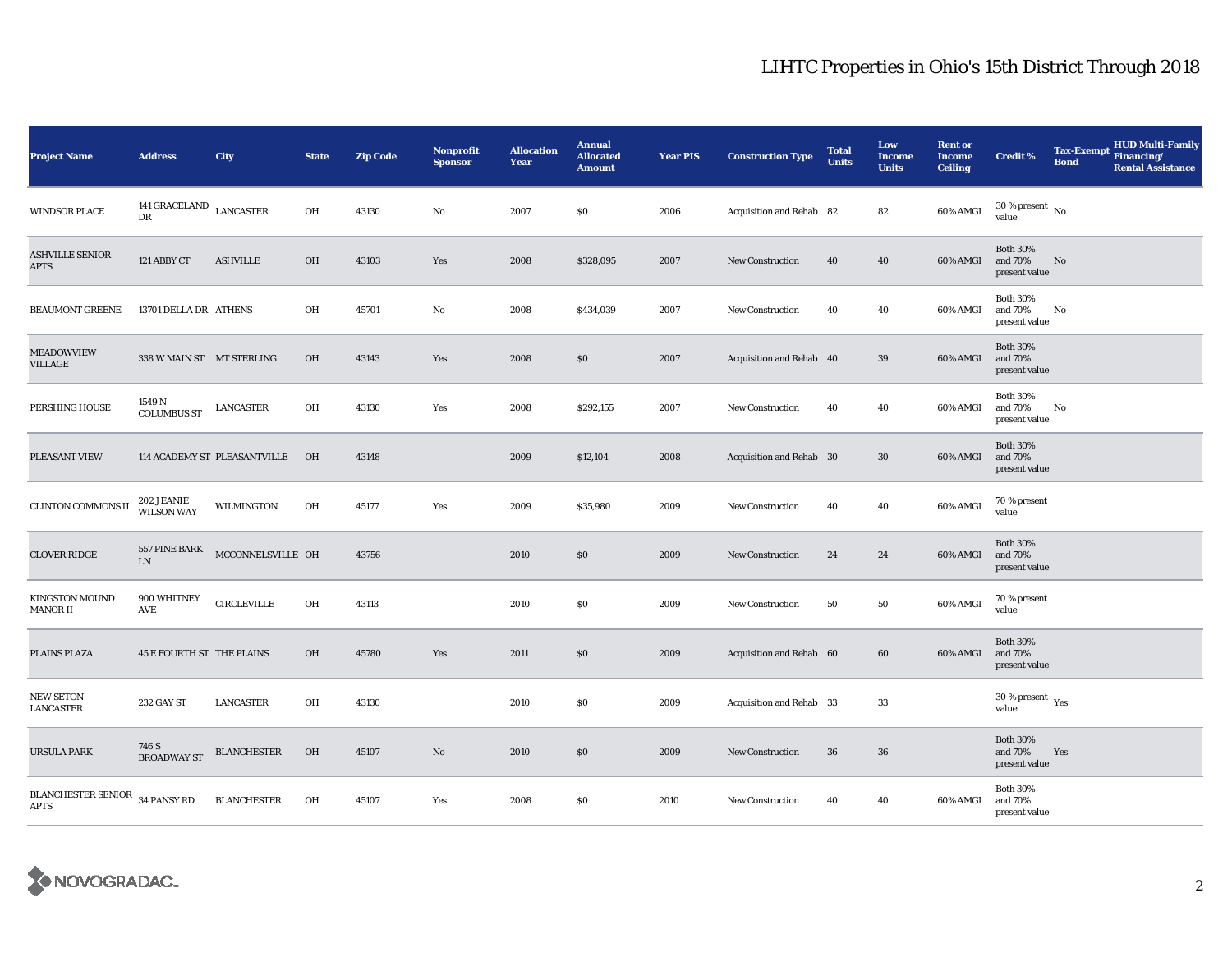| <b>Project Name</b>                                  | <b>Address</b>                               | City              | <b>State</b> | <b>Zip Code</b> | <b>Nonprofit</b><br><b>Sponsor</b> | <b>Allocation</b><br>Year | <b>Annual</b><br><b>Allocated</b><br><b>Amount</b> | <b>Year PIS</b> | <b>Construction Type</b>       | <b>Total</b><br><b>Units</b> | Low<br><b>Income</b><br><b>Units</b> | <b>Rent or</b><br><b>Income</b><br><b>Ceiling</b> | <b>Credit %</b>                             | <b>Tax-Exempt</b><br><b>Bond</b> | HUD Multi-Family<br>Financing/<br><b>Rental Assistance</b> |
|------------------------------------------------------|----------------------------------------------|-------------------|--------------|-----------------|------------------------------------|---------------------------|----------------------------------------------------|-----------------|--------------------------------|------------------------------|--------------------------------------|---------------------------------------------------|---------------------------------------------|----------------------------------|------------------------------------------------------------|
| HUNTERWOOD PARK 330 TRACE DR LANCASTER               |                                              |                   | OH           | 43130           | Yes                                | 2011                      | \$0                                                | 2010            | Acquisition and Rehab 101      |                              | 101                                  | 60% AMGI                                          | <b>Both 30%</b><br>and 70%<br>present value |                                  |                                                            |
| <b>LOGAN SENIOR APTS</b>                             | 30627<br><b>CHIEFTAIN DR</b>                 | LOGAN             | OH           | 43138           | Yes                                | 2008                      | \$0                                                | 2010            | <b>New Construction</b>        | 40                           | 40                                   | 60% AMGI                                          | <b>Both 30%</b><br>and 70%<br>present value |                                  |                                                            |
| <b>CROSS CREEK</b><br><b>MEADOWS</b>                 | 103 LARRY COX CHILLICOTHE<br>${\rm DR}$      |                   | OH           | 45601           |                                    | 2012                      | \$0                                                | 2011            | <b>New Construction</b>        | 32                           | $32\,$                               | 60% AMGI                                          | <b>Both 30%</b><br>and 70%<br>present value |                                  |                                                            |
| <b>LUPHER RENTALS</b>                                | 221 S CEDAR<br>$\operatorname{\mathbf{AVE}}$ | <b>LANCASTER</b>  | OH           | 43130           | No                                 | 1990                      | \$0                                                | 1990            | <b>New Construction</b>        | <sup>1</sup>                 | $\mathbf{1}$                         |                                                   | 70 % present $\hbox{~No}$<br>value          |                                  |                                                            |
| <b>APPLE TREE APTS</b>                               | 385 BERNARD<br>RD                            | NEW VIENNA        | OH           | 45159           | $\mathbf{N}\mathbf{o}$             | 1990                      | \$0                                                | 1991            | New Construction               | 36                           | $36\,$                               |                                                   | $30\,\%$ present $\,$ No value              |                                  |                                                            |
| CROOKSVILLE SENIOR<br>CITIZENS VILLAGE               | 210 TAYLOR ST CROOKSVILLE                    |                   | OH           | 43731           | $\mathbf{No}$                      | 1991                      | \$42,868                                           | 1991            | New Construction               | 30                           | 30                                   |                                                   | $30$ % present $\,$ No $\,$<br>value        |                                  |                                                            |
| <b>GOOD NEWS PROPERTIE 14077 E</b><br>SCATTER RDG    |                                              | <b>ATHENS</b>     | OH           | 45701           | $\mathbf{N}\mathbf{o}$             | 1990                      | \$0                                                | 1991            | <b>Acquisition and Rehab</b> 2 |                              | $\boldsymbol{2}$                     |                                                   | $70$ % present $\,$ No value                |                                  |                                                            |
| <b>OHIO HEIGHTS</b>                                  | 590 E OHIO ST CIRCLEVILLE                    |                   | OH           | 43113           | Yes                                | 1990                      | \$0                                                | 1991            | <b>New Construction</b>        | 43                           | 43                                   |                                                   | $70$ % present $_{\rm{No}}$                 |                                  |                                                            |
| SOMERSET SENIOR VILL <sup>101 MAX</sup><br>EMMERT DR |                                              | <b>SOMERSET</b>   | OH           | 43783           | $\mathbf{N}\mathbf{o}$             | 1990                      | \$0                                                | 1991            | New Construction               | 42                           | 42                                   |                                                   | 30 % present $\,$ No $\,$<br>value          |                                  |                                                            |
| <b>WESTVIEW APTS</b>                                 | 300 W STATE ST ATHENS                        |                   | OH           | 45701           | Yes                                | 1990                      | \$0                                                | 1991            | New Construction               | 32                           | 32                                   |                                                   | 70 % present $\hbox{~No}$<br>value          |                                  |                                                            |
| KATHRYNS PLACE                                       | 4242 KATHRYN<br>PL                           | <b>GROVE CITY</b> | OH           | 43123           | $\mathbf{N}\mathbf{o}$             | 1991                      | \$213,600                                          | 1992            | New Construction               | 60                           | 60                                   |                                                   | $70$ % present $$\rm \, No$$ value          |                                  |                                                            |
| <b>LAUREL MANOR</b>                                  | <b>WATER ST</b>                              | <b>TARLTON</b>    | OH           | 43156           | No                                 | 1991                      | \$69,498                                           | 1992            | <b>New Construction</b>        | 48                           | 48                                   |                                                   | $30$ % present $\,$ No $\,$<br>value        |                                  |                                                            |
| <b>LOGAN PLACE APTS</b>                              | 1007 HAYDEN PL LOGAN                         |                   | OH           | 43138           | Yes                                | 1991                      | \$58,444                                           | 1992            | <b>New Construction</b>        | 40                           | 40                                   |                                                   | $30\,\%$ present $\,$ No value              |                                  |                                                            |

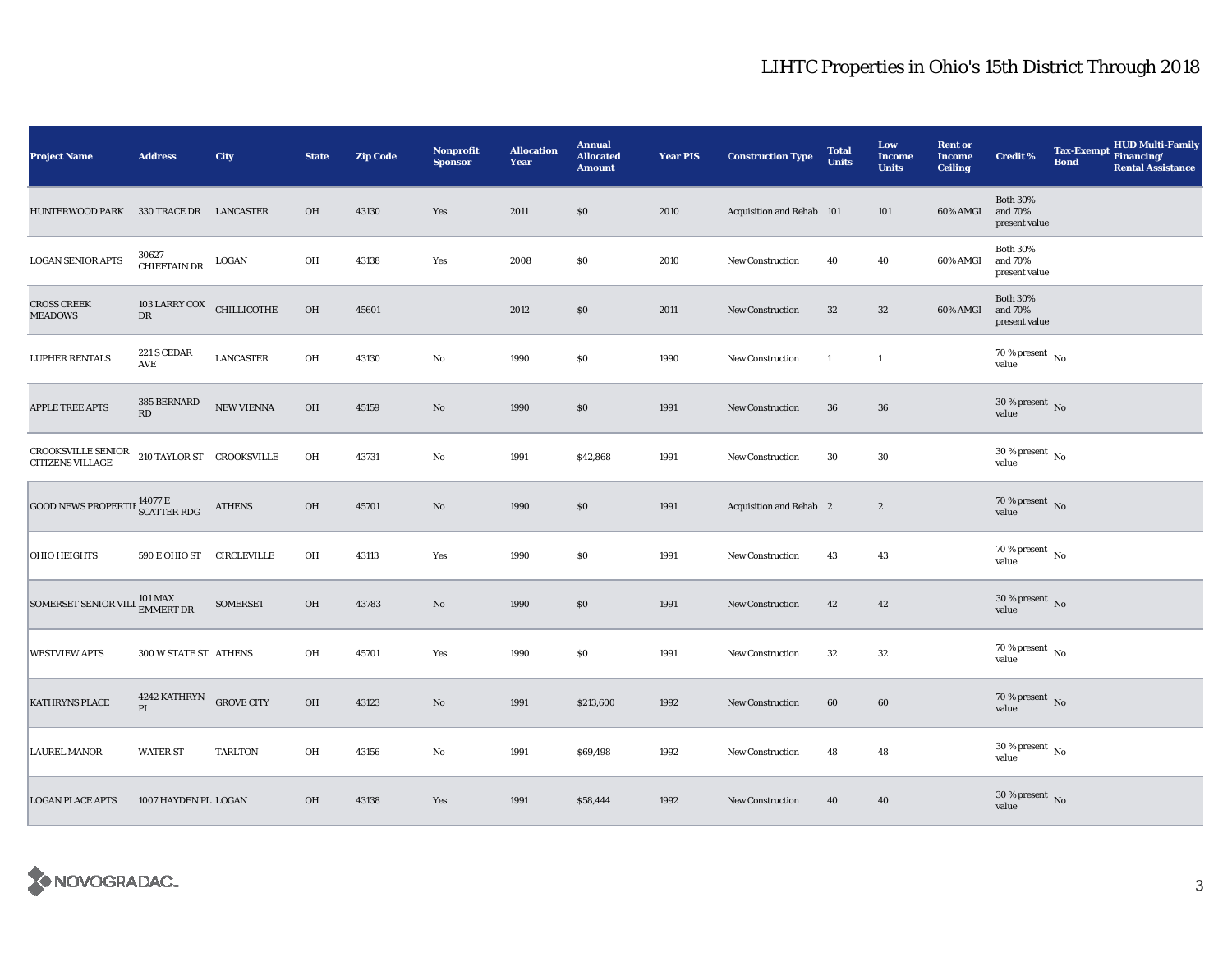| <b>Project Name</b>                           | <b>Address</b>                                   | City             | <b>State</b> | <b>Zip Code</b> | Nonprofit<br><b>Sponsor</b> | <b>Allocation</b><br>Year | <b>Annual</b><br><b>Allocated</b><br><b>Amount</b> | <b>Year PIS</b> | <b>Construction Type</b> | <b>Total</b><br><b>Units</b> | Low<br><b>Income</b><br><b>Units</b> | <b>Rent or</b><br><b>Income</b><br><b>Ceiling</b> | <b>Credit %</b>                        | <b>Tax-Exempt</b><br><b>Bond</b> | HUD Multi-Family<br>Financing/<br><b>Rental Assistance</b> |
|-----------------------------------------------|--------------------------------------------------|------------------|--------------|-----------------|-----------------------------|---------------------------|----------------------------------------------------|-----------------|--------------------------|------------------------------|--------------------------------------|---------------------------------------------------|----------------------------------------|----------------------------------|------------------------------------------------------------|
| MARJORIE THATCHER P 282 CLINTON ST WILMINGTON |                                                  |                  | OH           | 45177           | Yes                         | 1992                      | \$9,649                                            | 1992            | <b>New Construction</b>  | $\boldsymbol{2}$             | $\boldsymbol{2}$                     |                                                   | 70 % present $\hbox{~No}$<br>value     |                                  |                                                            |
| <b>PARKMEAD APTS</b>                          | 2254 NEAR DR GROVE CITY                          |                  | OH           | 43123           | Yes                         | 1991                      | \$260,325                                          | 1992            | <b>New Construction</b>  | 80                           | 80                                   |                                                   | $70$ % present $\,$ No value           |                                  |                                                            |
| <b>PINE GROVE APTS</b>                        | 560 W<br>FRANKLIN ST                             | NELSONVILLE      | OH           | 45764           | No                          | 1991                      | \$0                                                | 1992            | <b>New Construction</b>  | 44                           | 44                                   |                                                   | $30\,\%$ present $\,$ No value         |                                  |                                                            |
| <b>SUNSET RIDGE APTS</b>                      | 4283 KATHRYN GROVE CITY<br>PL                    |                  | OH           | 43123           | $\rm No$                    | 1991                      | \$27,500                                           | 1992            | New Construction         | 60                           | 60                                   |                                                   | $70$ % present $$\rm{No}$$ value       |                                  |                                                            |
| VILLAGE OF SHAWNEE S 6890 LINCOLN             |                                                  | NEW LEXINGTON OH |              | 43764           | No                          | 1991                      | \$36,806                                           | 1992            | <b>New Construction</b>  | 25                           | 25                                   |                                                   | $30\,\%$ present $\,$ No value         |                                  |                                                            |
| <b>HUNTERS HILL</b>                           | $888$ ELIZABETH $$\tt LANCASTER$$<br>$_{\rm DR}$ |                  | $\rm OH$     | 43130           | $\rm No$                    | 1993                      | \$344,699                                          | 1993            | <b>New Construction</b>  | 96                           | 96                                   |                                                   | Not<br>Indicated                       |                                  |                                                            |
| KINGSTON SENIOR VILL 8 E ING ST               |                                                  | <b>KINGSTON</b>  | OH           | 45644           | No                          | 1992                      | \$48,881                                           | 1993            | New Construction         | 36                           | ${\bf 36}$                           |                                                   | $30\,\%$ present $\,$ No $\,$<br>value |                                  |                                                            |
| <b>PRAIRIE VIEW APTS</b>                      | 199 MILLER AVE ASHVILLE                          |                  | OH           |                 | Yes                         | 1991                      | \$124,584                                          | 1993            | <b>New Construction</b>  | 32                           | $32\,$                               |                                                   | $70\,\%$ present $\,$ No value         |                                  |                                                            |
| QUAIL CREEK LANCASTI INDEPENDENCE LANCASTER   | 1949<br><b>BLVD</b>                              |                  | OH           | 43130           | No                          | 1992                      | \$0                                                | 1993            | <b>New Construction</b>  | 36                           | 36                                   |                                                   | $70$ % present $\,$ No $\,$<br>value   |                                  |                                                            |
| <b>TANGLEWOOD APTS</b>                        | 440 N MAIN ST FRANKFORT                          |                  | OH           | 45628           | $\rm No$                    | 1992                      | \$49,140                                           | 1993            | <b>New Construction</b>  | 36                           | 36                                   |                                                   | $70$ % present $\,$ No value           |                                  |                                                            |
| VINTON MANOR APTS                             | 500 ENGLE DR MC ARTHUR                           |                  | OH           | 45651           | No                          | 1992                      | \$58,500                                           | 1993            | New Construction         | 40                           | 40                                   |                                                   | $30$ % present $\,$ No $\,$<br>value   |                                  |                                                            |
| <b>RIVER VALLEY APTS</b>                      | 2039 FARMVIEW $_{\rm LANCASTER}$<br>${\rm DR}$   |                  | OH           | 43130           | $\rm No$                    | 1993                      | \$622,000                                          | 1994            | Not Indicated            | 144                          | 144                                  |                                                   | Not<br>Indicated                       | $\mathbf{No}$                    |                                                            |
| <b>STARR/HIGH APTS</b>                        | 997 N HIGH ST COLUMBUS                           |                  | OH           | 43201           | Yes                         | 1992                      | \$135,733                                          | 1994            | Not Indicated            | $35\,$                       | 35                                   |                                                   | Not<br>Indicated                       | No                               |                                                            |

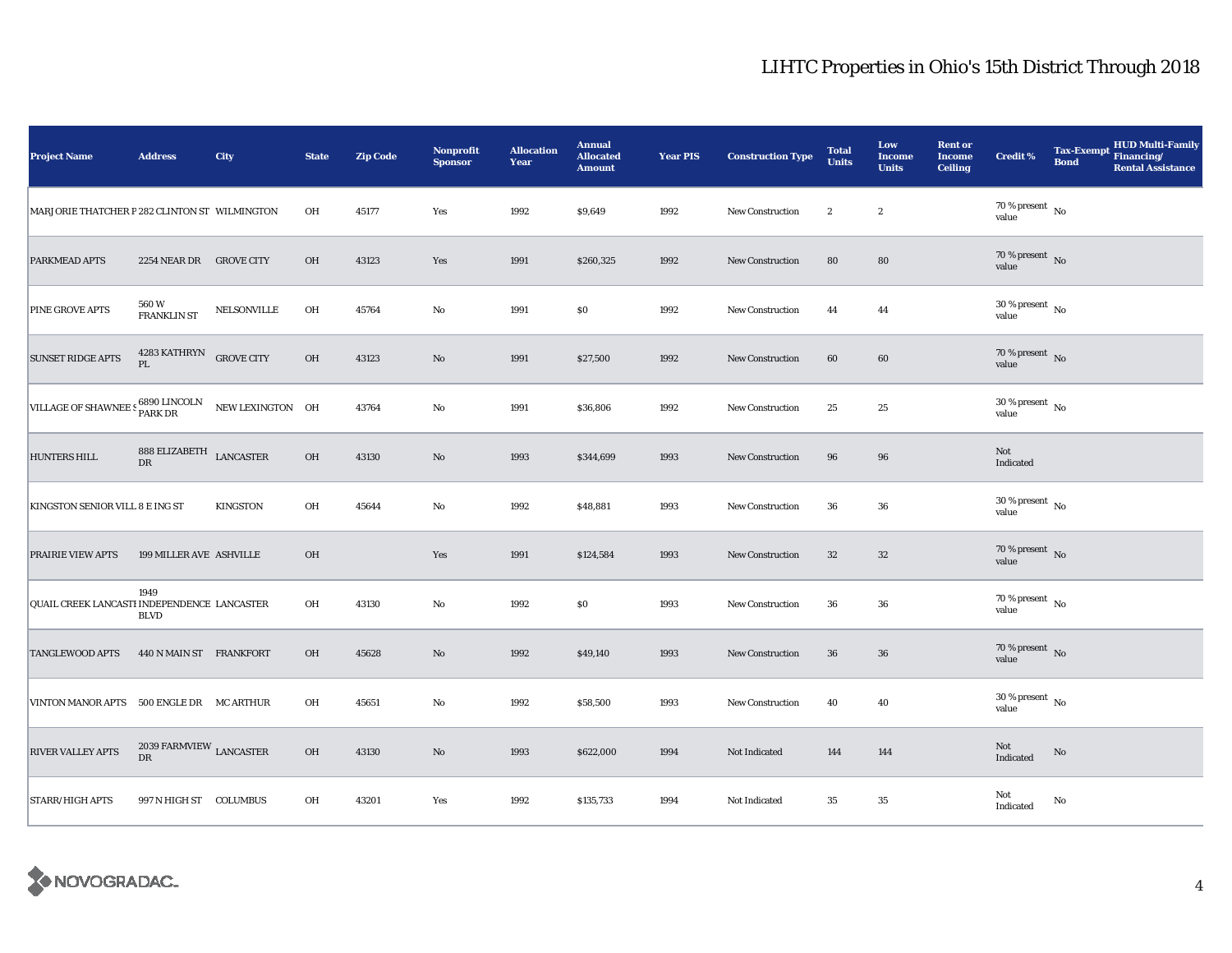| <b>Project Name</b>                                  | <b>Address</b>                                 | City                              | <b>State</b> | <b>Zip Code</b> | Nonprofit<br><b>Sponsor</b> | <b>Allocation</b><br>Year | <b>Annual</b><br><b>Allocated</b><br><b>Amount</b> | <b>Year PIS</b> | <b>Construction Type</b> | <b>Total</b><br><b>Units</b> | Low<br><b>Income</b><br><b>Units</b> | <b>Rent or</b><br><b>Income</b><br><b>Ceiling</b> | <b>Credit %</b>                             | <b>Tax-Exempt</b><br><b>Bond</b> | <b>HUD Multi-Family</b><br>Financing/<br><b>Rental Assistance</b> |
|------------------------------------------------------|------------------------------------------------|-----------------------------------|--------------|-----------------|-----------------------------|---------------------------|----------------------------------------------------|-----------------|--------------------------|------------------------------|--------------------------------------|---------------------------------------------------|---------------------------------------------|----------------------------------|-------------------------------------------------------------------|
| <b>LONDON APTS</b>                                   | 1058 SHEFFIELD $_{\rm LONDON}$<br><b>BLVD</b>  |                                   | <b>OH</b>    | 43140           | Yes                         | 1993                      | \$255,443                                          | 1995            | <b>New Construction</b>  | 60                           | 60                                   |                                                   | $70$ % present $\,$ No value                |                                  |                                                                   |
| PLEASANT VALLEY COLC $^{410\, \rm SMUCKER}_{\rm LN}$ |                                                | PLAIN CITY                        | OH           | 43064           | $\rm No$                    | 1994                      | \$43,908                                           | 1995            | <b>New Construction</b>  | 32                           | $32\,$                               |                                                   | $30\,\%$ present $\,$ No $\,$<br>value      |                                  |                                                                   |
| <b>VALERIE APTS</b>                                  | 522 FOWLERS<br>${\rm LN}$                      | NEW LEXINGTON OH                  |              | 43764           | $\rm No$                    | 1994                      | \$42,768                                           | 1995            | Acquisition and Rehab 32 |                              | $32\,$                               |                                                   | $30\%$ present No<br>value                  |                                  |                                                                   |
| <b>WILMINGTON APTS</b>                               | 507 HOWARD ST WILMINGTON                       |                                   | OH           | 45177           | Yes                         | 1993                      | \$232,158                                          | 1995            | New Construction         | 54                           | 54                                   |                                                   | 70 % present $\hbox{~No}$<br>value          |                                  |                                                                   |
| WILMINGTON COURT AI 1035 XENIA AVE WILMINGTON        |                                                |                                   | OH           | 45177           | $\rm No$                    | 1993                      | \$367,322                                          | 1995            | New Construction         | 71                           | 71                                   |                                                   | $70$ % present $\,$ No value                |                                  |                                                                   |
| ABBEY CHURCH VILLAG 2914 BISHOPS                     |                                                | <b>DUBLIN</b>                     | OH           | 43017           | Yes                         | 1994                      | \$635,256                                          | 1996            | <b>New Construction</b>  | 160                          | 159                                  |                                                   | <b>Both 30%</b><br>and 70%<br>present value | No                               |                                                                   |
| <b>CIRCLEVILLE APTS</b>                              | 580 LINCOLN<br>$\operatorname{\mathbf{AVE}}$   | ${\tt CIRCLEVILLE}$               | OH           | 43113           | Yes                         | 1994                      | \$104,513                                          | 1996            | <b>New Construction</b>  | 20                           | 20                                   |                                                   | $70$ % present $_{\rm{No}}$ $_{\rm{value}}$ |                                  |                                                                   |
| <b>FAYETTE INN SRO</b>                               | 2825 US HWY 22 WASHINGTON<br>SW                | <b>COURT HOUSE</b>                | OH           | 43160           | $\rm No$                    | 1995                      | \$24,537                                           | 1996            | Acquisition and Rehab 17 |                              | 17                                   |                                                   | <b>Both 30%</b><br>and 70%<br>present value | No                               |                                                                   |
| DEVONSHIRE APTS II 198 ELM ST                        |                                                | <b>LONDON</b>                     | OH           | 43140           | No                          | 1996                      | \$31,171                                           | 1997            | Acquisition and Rehab 28 |                              | 28                                   |                                                   | $30$ % present $\,$ No $\,$<br>value        |                                  |                                                                   |
| <b>NORTH CREEK APTS</b>                              | 176 CLINTON RD CHILLICOTHE                     |                                   | OH           | 45601           | Yes                         | 1995                      | \$188,013                                          | 1997            | <b>New Construction</b>  | 40                           | 40                                   |                                                   | $70$ % present $\,$ No $\,$<br>value        |                                  |                                                                   |
| SUGARTREE TERRACE 320 W MAIN ST                      |                                                | <b>NEW</b><br><b>STRAITSVILLE</b> | OH           | 43766           | No                          | 1996                      | \$35,336                                           | 1997            | <b>New Construction</b>  | 24                           | 24                                   |                                                   | $30$ % present $\,$ No $\,$<br>value        |                                  |                                                                   |
| <b>CREEKSIDE APTS</b>                                | 108 LEXINGTON CHAUNCEY<br>$\operatorname{AVE}$ |                                   | OH           | 45719           | Yes                         | 1998                      | \$135,564                                          | 1998            | <b>New Construction</b>  | 32                           | $32\,$                               | 60% AMGI                                          | $70\,\%$ present $\,$ No value              |                                  |                                                                   |
| <b>LOGAN PLACE APTS II</b>                           | 1008 HAYDEN<br><b>PL</b>                       | $_{\rm LOGAN}$                    | OH           | 43138           | Yes                         | 1999                      | \$36,986                                           | 1998            | <b>New Construction</b>  | 24                           | 24                                   | 60% AMGI                                          | $30$ % present $\,$ No value                |                                  |                                                                   |

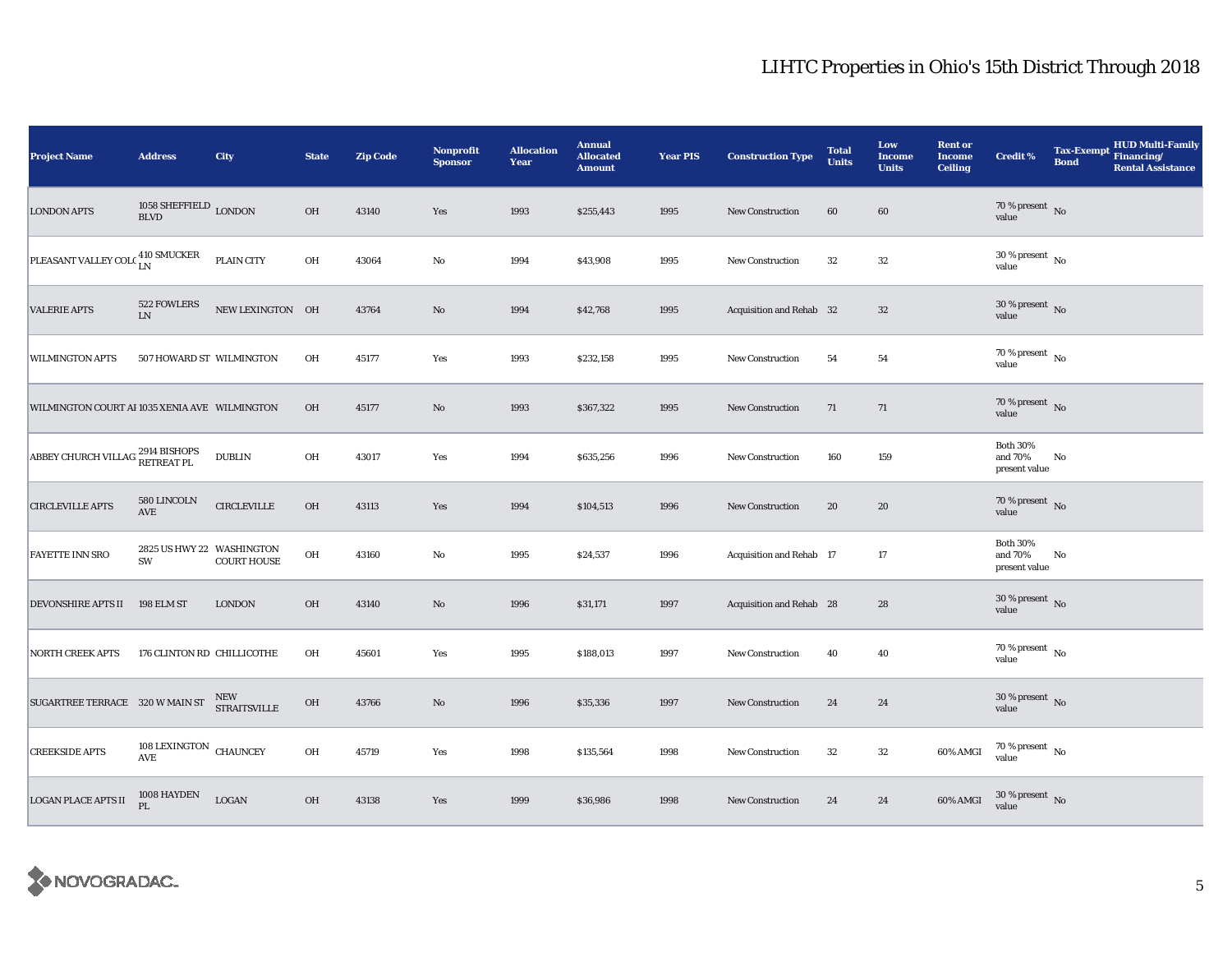| <b>Project Name</b>                                                                                                    | <b>Address</b>                                             | City                            | <b>State</b> | <b>Zip Code</b> | <b>Nonprofit</b><br><b>Sponsor</b> | <b>Allocation</b><br>Year | <b>Annual</b><br><b>Allocated</b><br><b>Amount</b> | <b>Year PIS</b>      | <b>Construction Type</b> | <b>Total</b><br><b>Units</b> | Low<br><b>Income</b><br><b>Units</b> | <b>Rent or</b><br><b>Income</b><br><b>Ceiling</b> | <b>Credit %</b>                      | <b>Tax-Exempt</b><br><b>Bond</b> | HUD Multi-Family<br>Financing/<br><b>Rental Assistance</b> |
|------------------------------------------------------------------------------------------------------------------------|------------------------------------------------------------|---------------------------------|--------------|-----------------|------------------------------------|---------------------------|----------------------------------------------------|----------------------|--------------------------|------------------------------|--------------------------------------|---------------------------------------------------|--------------------------------------|----------------------------------|------------------------------------------------------------|
| COMMUNITY COMMONS COMMUNITY DR WILMINGTON                                                                              |                                                            |                                 | OH           | 45177           | Yes                                | 1999                      | S <sub>0</sub>                                     | 1999                 | <b>New Construction</b>  | 56                           | 56                                   | 60% AMGI                                          | 70 % present $\hbox{~No}$<br>value   |                                  |                                                            |
| BRIDGE STREET LANDIN $_{\rm ST}^{1920\text{ N BRIDGE}}$ CHILLICOTHE                                                    |                                                            |                                 | OH           | 45601           | Yes                                | 2000                      | \$191,422                                          | 2000                 | <b>New Construction</b>  | 84                           | 51                                   | 60% AMGI                                          | $70$ % present $\,$ No $\,$<br>value |                                  |                                                            |
| PHEASANT RIDGE                                                                                                         | LN                                                         | 649 PINE BARK MCCONNELSVILLE OH |              | 43756           |                                    | 2009                      | $\$0$                                              | 2011                 | New Construction         | 24                           | 24                                   |                                                   | 70 % present<br>value                |                                  |                                                            |
| EVERGREEN ESTATES Al $^{45}_{\rm APT~4}$ E FOURTH ST THE PLAINS                                                        |                                                            |                                 | OH           | 45780           |                                    | Insufficient<br>Data      | $\$0$                                              | Insufficient<br>Data | Not Indicated            | 60                           | $\mathbf 0$                          |                                                   | Not<br>Indicated                     |                                  |                                                            |
| LAMPLIGHTER SENIOR 'LAMPLIGHTER GROVE CITY                                                                             | 1191<br>DR                                                 |                                 | OH           | 43123           |                                    | 2012                      | $\$0$                                              | Insufficient<br>Data | Not Indicated            | 50                           | $\bf{0}$                             |                                                   | Not<br>Indicated                     |                                  |                                                            |
| NEW DEVONSHIRE WES 97 S TWIN ST                                                                                        |                                                            | WEST JEFFERSON OH               |              | 43162           |                                    | Insufficient<br>Data      | $\$0$                                              | Insufficient<br>Data | Not Indicated            | 19                           | $\bf{0}$                             |                                                   | Not<br>Indicated                     |                                  |                                                            |
| SALT CREEK VILLAGE AI 16242 PIKE ST                                                                                    |                                                            | LAURELVILLE                     | OH           | 43135           |                                    | 2013                      | $\$0$                                              | Insufficient<br>Data | Not Indicated            | 60                           | $\bf{0}$                             |                                                   | Not<br>Indicated                     |                                  |                                                            |
| BRISTOL SQUARE APTS 111 BRISTOL SQ WEST JEFFERSON OH                                                                   |                                                            |                                 |              | 43162           | $\rm No$                           | 1987                      | \$0                                                | 1987                 | New Construction         | 24                           | 24                                   |                                                   | 30 % present<br>value                |                                  |                                                            |
| $\begin{tabular}{ l l } \hline LAKELAND TOWNHOME & \textbf{2121 REFUGE} & \textbf{MILLERSPORT} \\\hline \end{tabular}$ |                                                            |                                 | OH           | 43046           | $\rm No$                           | 1988                      | $\$0$                                              | 1988                 | Acquisition and Rehab 24 |                              | 24                                   |                                                   | 70 % present<br>value                |                                  |                                                            |
| <b>LARE STREET</b>                                                                                                     | 1215<br><b>CINCINNATI</b><br>ZANESVILLE RD LANCASTER<br>SW |                                 | OH           | 43130           | $\rm No$                           | 1988                      | \$0                                                | 1988                 | Acquisition and Rehab 3  |                              | 3                                    |                                                   | 70 % present<br>value                |                                  |                                                            |
| <b>LONDON APTS</b>                                                                                                     | 56 GRAHAM AVE LONDON                                       |                                 | OH           | 43140           | $\rm No$                           | 1988                      | \$0                                                | 1988                 | New Construction         | $5\phantom{.0}$              | $5\phantom{.0}$                      |                                                   | 70 % present<br>value                |                                  |                                                            |
| <b>LONDONERRY APTS</b>                                                                                                 | 251 BOWMAN CT LONDON                                       |                                 | OH           | 43140           | $\rm No$                           | 1988                      | \$0                                                | 1988                 | Acquisition and Rehab 72 |                              | 72                                   |                                                   | 30 % present<br>value                |                                  |                                                            |
| <b>LUPHER RENTALS</b>                                                                                                  | 703 W<br>MULBERRY ST                                       | LANCASTER                       | OH           | 43130           | No                                 | 1988                      | $\$0$                                              | 1988                 | Acquisition and Rehab 2  |                              | $\boldsymbol{2}$                     |                                                   | 70 % present<br>value                |                                  |                                                            |

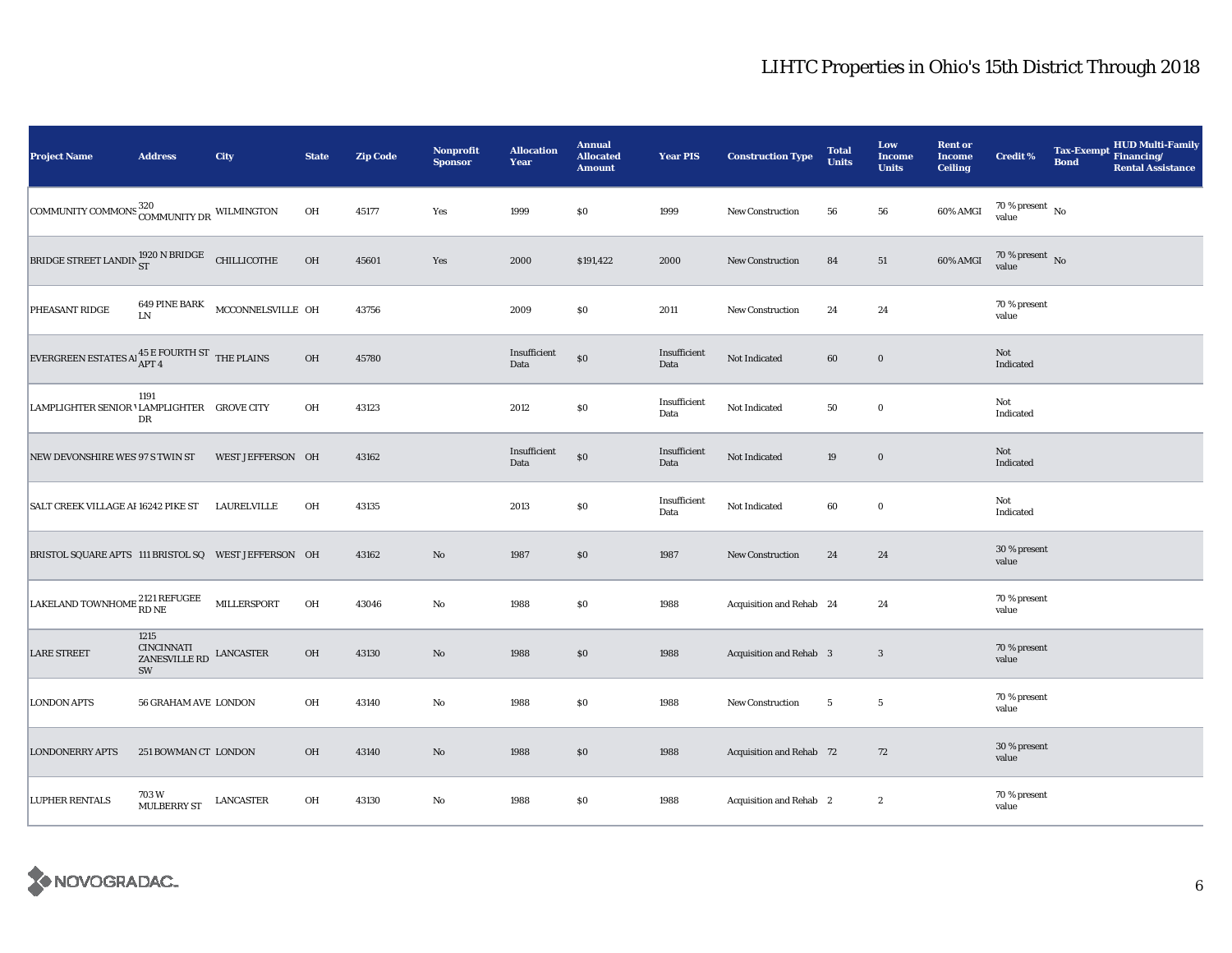| <b>Project Name</b>                                                                       | <b>Address</b>                                                                                                                                          | City                        | <b>State</b> | <b>Zip Code</b> | Nonprofit<br><b>Sponsor</b> | <b>Allocation</b><br>Year | <b>Annual</b><br><b>Allocated</b><br><b>Amount</b> | <b>Year PIS</b> | <b>Construction Type</b>                                    | <b>Total</b><br><b>Units</b> | Low<br><b>Income</b><br><b>Units</b> | <b>Rent or</b><br><b>Income</b><br><b>Ceiling</b> | <b>Credit %</b>                             | <b>Tax-Exempt</b><br><b>Bond</b> | <b>HUD Multi-Family</b><br>Financing/<br><b>Rental Assistance</b> |
|-------------------------------------------------------------------------------------------|---------------------------------------------------------------------------------------------------------------------------------------------------------|-----------------------------|--------------|-----------------|-----------------------------|---------------------------|----------------------------------------------------|-----------------|-------------------------------------------------------------|------------------------------|--------------------------------------|---------------------------------------------------|---------------------------------------------|----------------------------------|-------------------------------------------------------------------|
| <b>MULBERRY HILL</b>                                                                      | 459 S<br><b>MULBERRY ST</b>                                                                                                                             | <b>WILMINGTON</b>           | <b>OH</b>    | 45177           | $\rm No$                    | 1988                      | \$0                                                | 1988            | Acquisition and Rehab 23                                    |                              | 23                                   |                                                   | 30 % present<br>value                       |                                  |                                                                   |
| <b>COMMONS AT THIRD</b>                                                                   | 1280 NORTON<br>AVE                                                                                                                                      | <b>COLUMBUS</b>             | OH           | 43212           |                             | 2010                      | \$0                                                | 2012            | New Construction                                            | 100                          | 100                                  | 60% AMGI                                          | <b>Both 30%</b><br>and 70%<br>present value |                                  |                                                                   |
| <b>XENA PLACE</b>                                                                         | 420 S MARKET<br>$\operatorname{ST}$                                                                                                                     | MC ARTHUR                   | $OH$         | 45651           | $\rm No$                    | 2013                      | \$0                                                | 2012            | New Construction                                            | 40                           | 40                                   | 60% AMGI                                          | <b>Both 30%</b><br>and 70%<br>present value | Yes                              |                                                                   |
| <b>JUNCTION CITY APTS</b>                                                                 |                                                                                                                                                         | 301 WALNUT ST JUNCTION CITY | OH           | 43748           | No                          | 2011                      | \$0                                                | 2013            | <b>Both New Construction</b><br>and $\mathrm{A}/\mathrm{R}$ | 24                           | 24                                   | 60% AMGI                                          | Not<br>Indicated                            | Yes                              |                                                                   |
| <b>WINDSOR HEIGHTS</b>                                                                    | <b>211 N JACKSON</b><br><b>ST</b>                                                                                                                       | NEW LEXINGTON OH            |              | 43764           | Yes                         | 2010                      | $\$0$                                              | 2013            | Acquisition and Rehab 26                                    |                              | 25                                   | 60% AMGI                                          | <b>Both 30%</b><br>and 70%<br>present value |                                  |                                                                   |
| CHN UNIVERSITY DISTR <sup>1535</sup> W THIRD                                              |                                                                                                                                                         | <b>COLUMBUS</b>             | OH           | 43212           |                             | 2012                      | \$876,970                                          | 2014            | Acquisition and Rehab 67                                    |                              | $\bf{0}$                             |                                                   | <b>Both 30%</b><br>and 70%<br>present value | No                               | Yes                                                               |
| PEARL HOUSE                                                                               | 218 W<br><b>CHESTNUT ST</b>                                                                                                                             | <b>LANCASTER</b>            | OH           | 43130           |                             | 2012                      | \$499,123                                          | 2014            | <b>New Construction</b>                                     | 36                           | $\bf{0}$                             |                                                   | 70 % present $\overline{N_0}$<br>value      |                                  | Yes                                                               |
| <b>STURBRIDGE GREEN</b>                                                                   | 3715<br>$\begin{minipage}{.4\linewidth} \textbf{STURBRIDGE} \textbf{CT} \end{minipage} \begin{minipage}{.4\linewidth} \textbf{HILLIARD} \end{minipage}$ |                             | OH           | 43026           |                             | 2013                      | \$543,543                                          | 2014            | Acquisition and Rehab 50                                    |                              | $\bf{0}$                             |                                                   | <b>Both 30%</b><br>and 70%<br>present value | No                               | Yes                                                               |
| <b>VILLAGE GREEN APTS</b>                                                                 | 1000 VILLAGE<br><b>GREEN DR</b>                                                                                                                         | <b>ROSEVILLE</b>            | OH           | 43777           |                             | 2012                      | \$375,019                                          | 2014            | Acquisition and Rehab 32                                    |                              | $\boldsymbol{0}$                     |                                                   | <b>Both 30%</b><br>and 70%<br>present value | No                               | Yes                                                               |
| $\boxed{\text{ELM COURT APARTMEN}^{\hspace{0.5mm}\textbf{641 EAST FRONT}}\ \text{LOGAN}}$ |                                                                                                                                                         |                             | OH           | 43138-1773      |                             | 2013                      | \$610,871                                          | 2015            | Acquisition and Rehab 86                                    |                              | 86                                   |                                                   | <b>Both 30%</b><br>and 70%<br>present value | No                               | No                                                                |
| <b>KINGSTON MOUND MA</b>                                                                  | <b>CORNER OF</b><br>ADENA TAIL ST $\;$ CIRCLEVILLE<br>AND MOUND<br><b>TAIL AVENUE</b>                                                                   | <b>TOWNSHIP</b>             | $OH$         | 43113-8837      |                             | 2014                      | \$661,606                                          | 2015            | New Construction                                            | 48                           | 48                                   |                                                   | <b>Both 30%</b><br>and 70%<br>present value | No                               | Yes                                                               |
| SALT CREEK VILLAGE AI <sup>16242</sup> PIKE                                               |                                                                                                                                                         | LAURELVILLE                 | OH           | 43135-9104      |                             | 2013                      | \$210,674                                          | 2015            | Acquisition and Rehab 24                                    |                              | 24                                   |                                                   | <b>Both 30%</b><br>and 70%<br>present value | No                               | Yes                                                               |
| FREEDOM'S PATH AT CH 17273 STATE                                                          |                                                                                                                                                         | CHILLICOTHE                 | OH           | 45601-9718      |                             | 2013                      | \$825,000                                          | 2016            | New Construction                                            | 60                           | 60                                   |                                                   | <b>Both 30%</b><br>and 70%<br>present value | No                               | Yes                                                               |

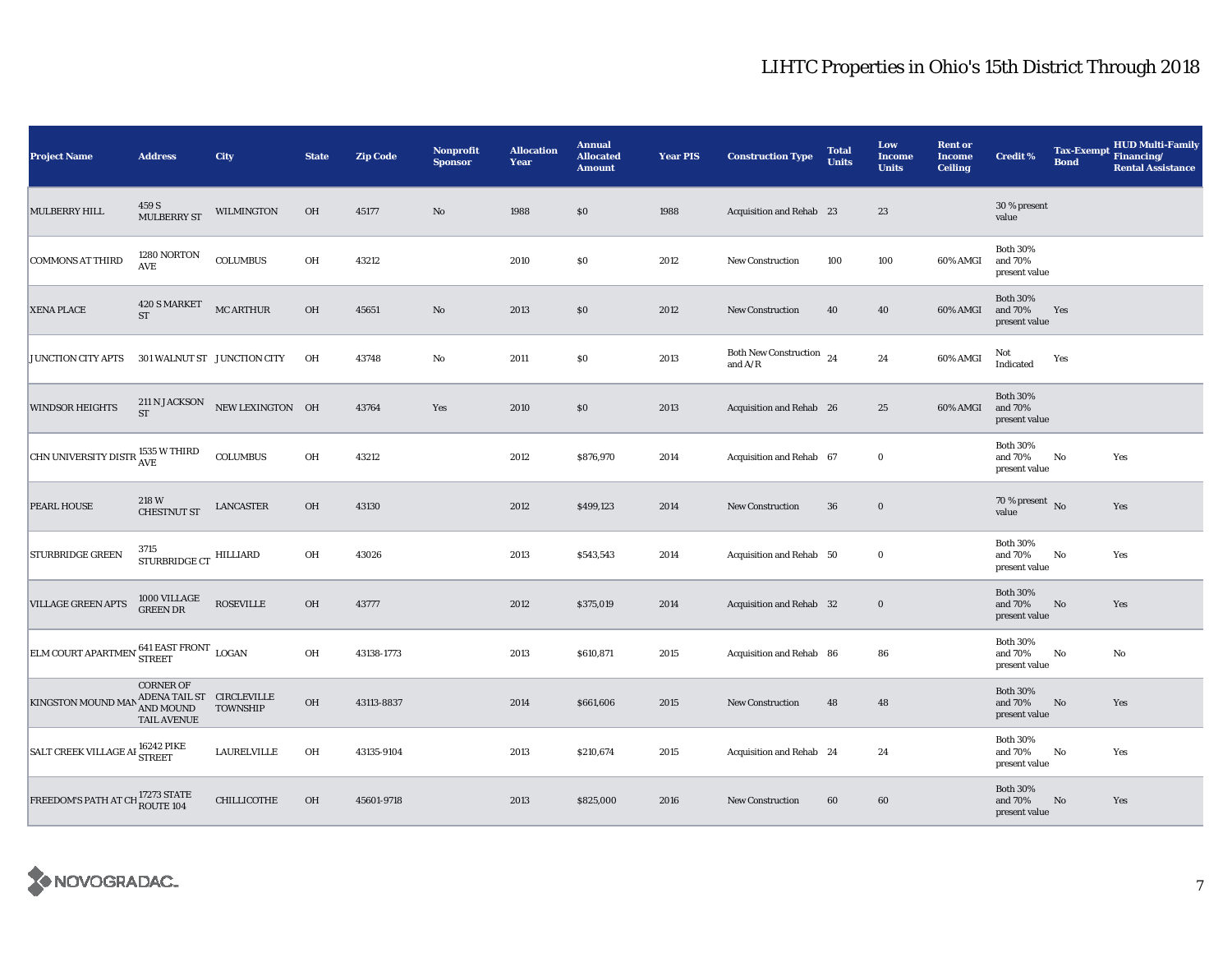| <b>Project Name</b>                           | <b>Address</b>                         | City                            | <b>State</b> | <b>Zip Code</b> | <b>Nonprofit</b><br><b>Sponsor</b> | <b>Allocation</b><br>Year | <b>Annual</b><br><b>Allocated</b><br><b>Amount</b> | <b>Year PIS</b> | <b>Construction Type</b> | <b>Total</b><br><b>Units</b> | Low<br><b>Income</b><br><b>Units</b> | <b>Rent or</b><br><b>Income</b><br><b>Ceiling</b> | <b>Credit %</b>                             | <b>Tax-Exempt</b><br><b>Bond</b> | <b>HUD Multi-Family</b><br>Financing/<br><b>Rental Assistance</b> |
|-----------------------------------------------|----------------------------------------|---------------------------------|--------------|-----------------|------------------------------------|---------------------------|----------------------------------------------------|-----------------|--------------------------|------------------------------|--------------------------------------|---------------------------------------------------|---------------------------------------------|----------------------------------|-------------------------------------------------------------------|
| <b>READING COMMONS</b>                        |                                        | 210 READING ST NEW LEXINGTON OH |              | 43764           | $\rm No$                           | 1988                      | \$0                                                | 1988            | New Construction         | 34                           | 34                                   |                                                   | 30 % present<br>value                       |                                  |                                                                   |
| <b>SHOSHONE</b>                               | $438\:\mathrm{SHOSHONE}$ LANCASTER DR  |                                 | $OH$         | 43130           | No                                 | 1988                      | \$0                                                | 1988            | Acquisition and Rehab 1  |                              | $\mathbf{1}$                         |                                                   | 30 % present<br>value                       |                                  |                                                                   |
| <b>CATAWBA APTS</b>                           | 10900 SCHADEL $\,$ MT STERLING $\,$ LN |                                 | OH           | 43143           | No                                 | 1989                      | $\$0$                                              | 1989            | <b>New Construction</b>  | 24                           | $\bf 24$                             |                                                   | $30\,\%$ present $\,$ No $\,$<br>value      |                                  |                                                                   |
| LANCASTER CLUB APTS 180 SELLS RD              |                                        | LANCASTER                       | OH           | 43130           | $\rm No$                           | 1989                      | \$0                                                | 1989            | Acquisition and Rehab 92 |                              | 92                                   |                                                   | $30$ % present $\,$ No $\,$<br>value        |                                  |                                                                   |
| <b>LOGAN APTS</b>                             | 1742 E FRONT ST LOGAN                  |                                 | OH           | 43138           | No                                 | 1989                      | \$0                                                | 1989            | <b>New Construction</b>  | 32                           | 31                                   |                                                   | $30$ % present $\,$ No $\,$<br>value        |                                  |                                                                   |
| <b>LUPHER RENTALS</b>                         | 2600 MEADOW<br>CT NE                   | LANCASTER                       | $OH$         | 43130           | $\rm No$                           | 1989                      | \$0                                                | 1989            | Acquisition and Rehab 1  |                              | $\mathbf{1}$                         |                                                   | 70 % present $\bar{N}$<br>value             |                                  |                                                                   |
| MCHT <sub>1</sub>                             | 220 S MAIN ST LONDON                   |                                 | OH           | 43140           | Yes                                | 1989                      | \$0                                                | 1989            | Acquisition and Rehab 7  |                              | $\tau$                               |                                                   | <b>Both 30%</b><br>and 70%<br>present value | No                               |                                                                   |
| MUIRWOOD VILLAGE PI <sup>321</sup> SCOTLAND   |                                        | <b>LANCASTER</b>                | $OH$         | 43130           | $\rm No$                           | 1989                      | $\$0$                                              | 1989            | <b>New Construction</b>  | 128                          | $\bf{64}$                            |                                                   | 70 % present $\,$ No $\,$<br>value          |                                  |                                                                   |
| VILLAGE GREEN PHASE 510 VILLAGE               |                                        | <b>CROOKSVILLE</b>              | OH           |                 | $\rm No$                           | 1989                      | \$0                                                | 1989            | New Construction         | 8                            | 8                                    |                                                   | 30 % present $\,$ No $\,$<br>value          |                                  |                                                                   |
| <b>WESTVIEW APTS</b>                          | 300 MAIN ST W ASHVILLE                 |                                 | OH           | 43103           | $\rm No$                           | 1989                      | \$0                                                | 1989            | <b>New Construction</b>  | 41                           | 41                                   |                                                   | 70 % present $\,$ No $\,$<br>value          |                                  |                                                                   |
| HOCKING SENIOR VILLA <sup>11425</sup> FRASURE |                                        | LOGAN                           | OH           | 43138-8627      | No                                 | 2015                      | \$668,901                                          | 2016            | <b>New Construction</b>  | $\bf{0}$                     | 40                                   | 60% AMGI                                          | <b>Both 30%</b><br>and 70%<br>present value | $\mathbf{No}$                    | Yes                                                               |
| <b>MILLER COMMONS</b>                         | 110 MILLER<br><b>AVENUE</b>            | <b>ASHVILLE</b>                 | OH           | 43103-1273      | $\rm No$                           | 2016                      | \$662,579                                          | 2018            | <b>New Construction</b>  | 40                           | 40                                   | 60% AMGI                                          | <b>Both 30%</b><br>and 70%<br>present value |                                  | Yes                                                               |
| SANDSTONE APARTMEN <sup>100</sup> NORTH       |                                        | THE PLAINS                      | OH           | 45780-1008      | No                                 | 2016                      | \$826,700                                          | 2018            | <b>New Construction</b>  | 50                           | 50                                   | 60% AMGI                                          | <b>Both 30%</b><br>and 70%<br>present value |                                  | Yes                                                               |